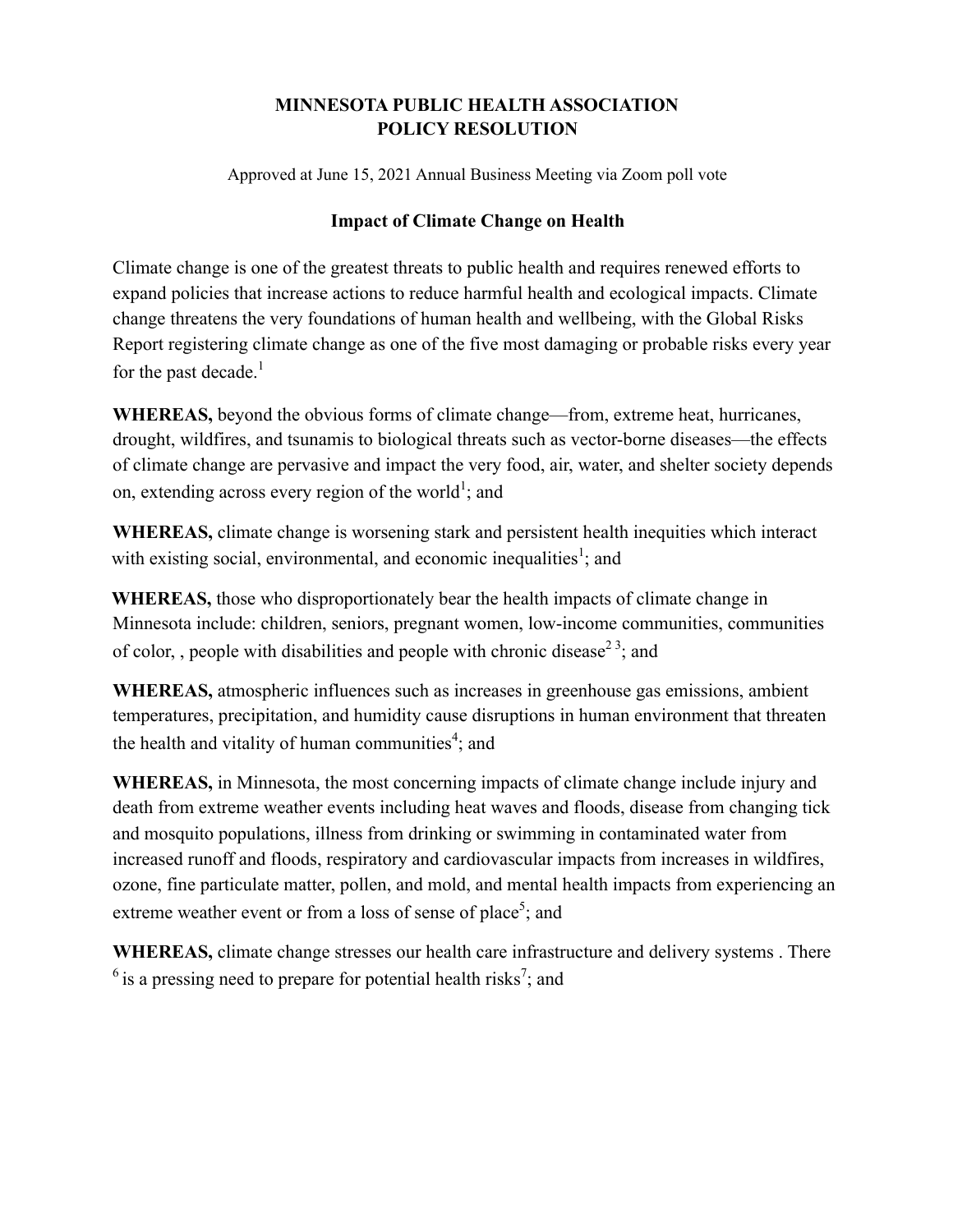**WHEREAS,** extreme weather patterns destabilize communities, increase economic stress and poverty, reduce access to essential healthcare, and increase risk for mental health concerns, such as Post Traumatic Stress Disorder (PTSD), depression, anxiety, aggressive behavior, and relationship and social unrest<sup>8910</sup>; and

**WHEREAS**, the Intergovernmental Panel on Climate Change (IPCC) recommends a global goal of net zero carbon emissions by 2050 to prevent the worst effects of climate change, which include increases in heat-related morbidity and mortality and ozone-related mortality, as well as, increases in vector-borne disease and heat waves amplified by urban heat island effects; $<sup>11</sup>$  and</sup>

**WHEREAS,** as public health professionals, we are best poised to prevent, detect and manage the health implications of climate change. We need to be the leading voice in advancing climate change strategies and interventions that have co-benefits for all.<sup>12</sup>

## **THEREFORE, BE IT RESOLVED, that the Minnesota Public Health Association**

- 1. Calls on policy makers and state and local leaders to integrate climate change solutions and climate justice into all relevant federal, state, and local public health systems and programming and to adopt policies and programs to create an equitable and just transition to a 100% carbon-free economy by 2050; and
- 2. Urges for a just transition away from the use of coal, oil, and natural gas to clean, safe, and renewable emergency and energy efficiency; and
- 3. Supports leadership by the Minnesota Department of Health, the University of Minnesota system schools, and other entities to study, analyze, provide data and recommendations, training, technical assistance, and funding in support of efforts to address the negative impacts of climate change on state and local communities; and
- 4. Take bold and timely action to promote awareness of environmental injustices that harm historically oppressed communities, undermine tribal sovereignty, disadvantage poor neighborhoods, and worsen the effects of climate change; and
- 5. Supports the funding of climate-health risk assessments, expanded disease surveillance systems, early warning systems, and research on climate and health to strengthen Minnesota's capacity for an effective health response to climate threats; and
- 6. Adopts an interdisciplinary and inter-professional approach to addressing climate change, including collaborations with other scientific, professional, and community organizations in Minnesota based on scientific evidence and public health expertise; and
- 7. Pledges to help its members and other stakeholders readily access resources regarding climate change from credible sources, including the American Public Health Association, the Centers for Disease Control and Prevention, as well as organizations named above.